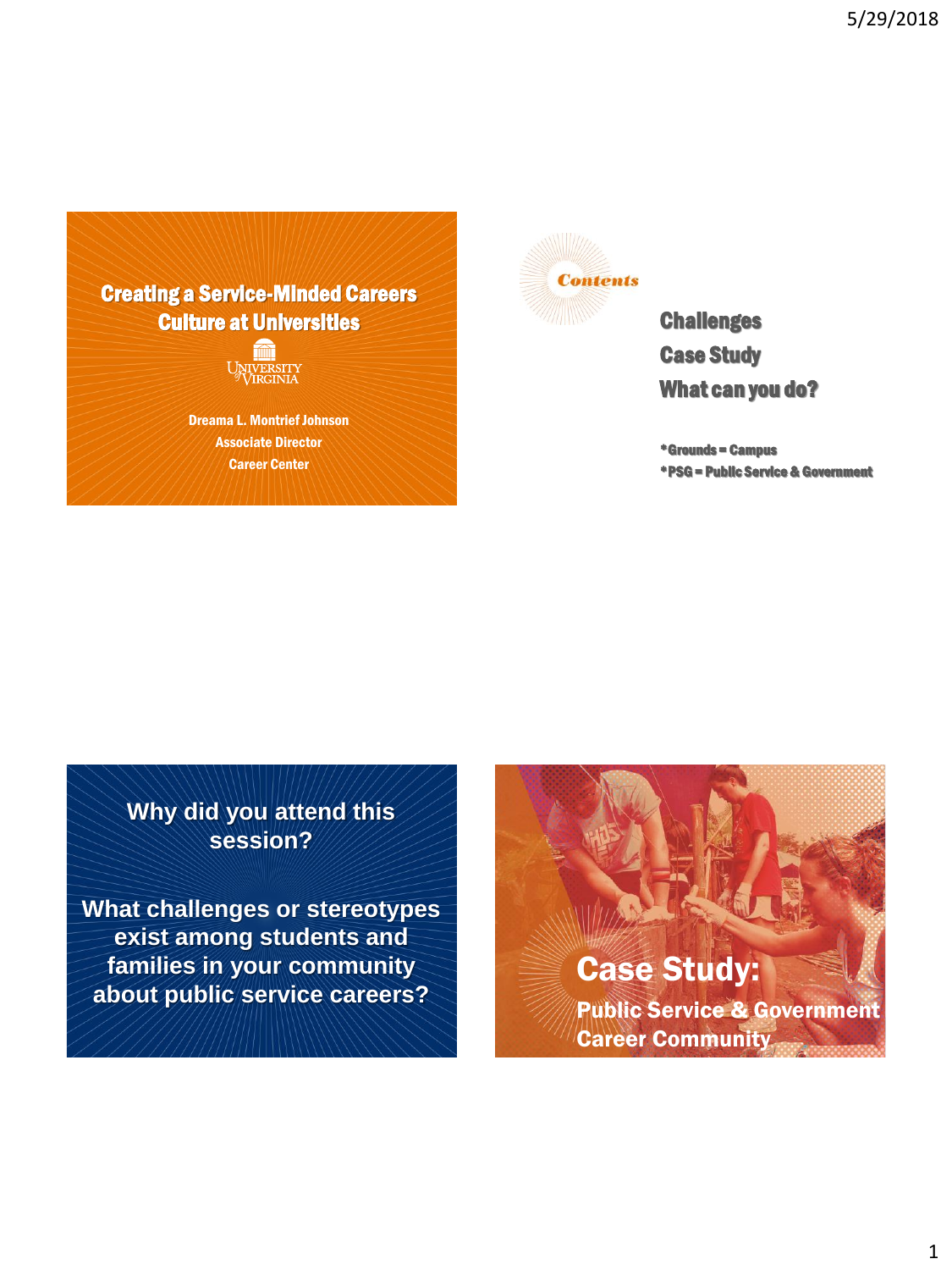

5

 $\begin{picture}(180,10) \put(0,0){\line(1,0){10}} \put(10,0){\line(1,0){10}} \put(10,0){\line(1,0){10}} \put(10,0){\line(1,0){10}} \put(10,0){\line(1,0){10}} \put(10,0){\line(1,0){10}} \put(10,0){\line(1,0){10}} \put(10,0){\line(1,0){10}} \put(10,0){\line(1,0){10}} \put(10,0){\line(1,0){10}} \put(10,0){\line(1,0){10}} \put(10,0){\line($ 







#### 2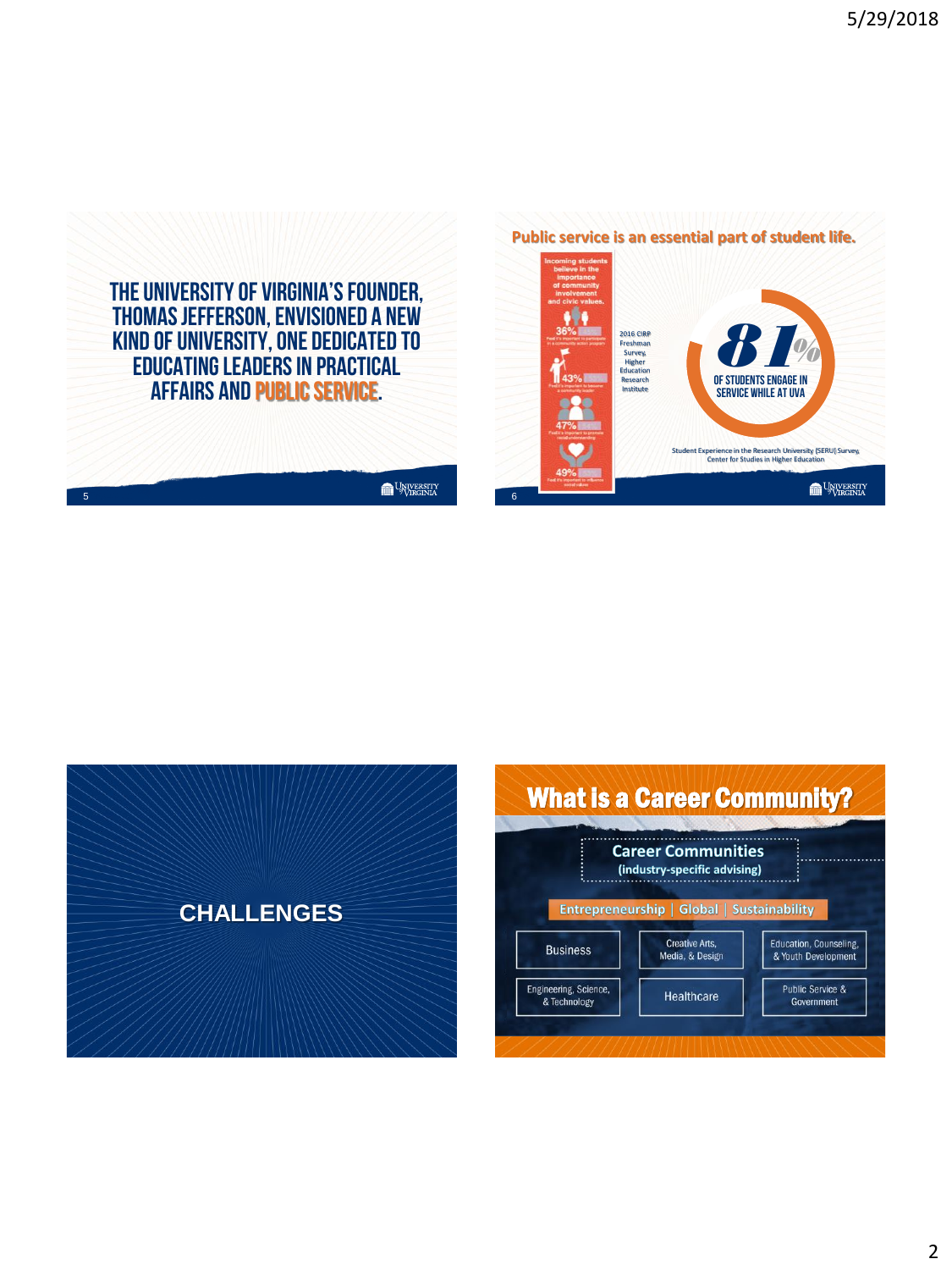

## Key Components to Success

#### **CREATIVE programming Marketing and**  + Public Service & Government **Communication plan** Office hours & appointments + Regular email newsletter SIGNATURE LARGE-SCALE EVENTS + NEW website with highly + Skill development workshops specific resources DEPARTMENT-SPECIFIC ALUMNI IN **Identify & Engage**  Residence programs + Treks to visit employers **Community partners** + Student CLUB collaborations **VIRTUAL PROGRAMS** UNIVERSITY<br>VIRGINIA 10



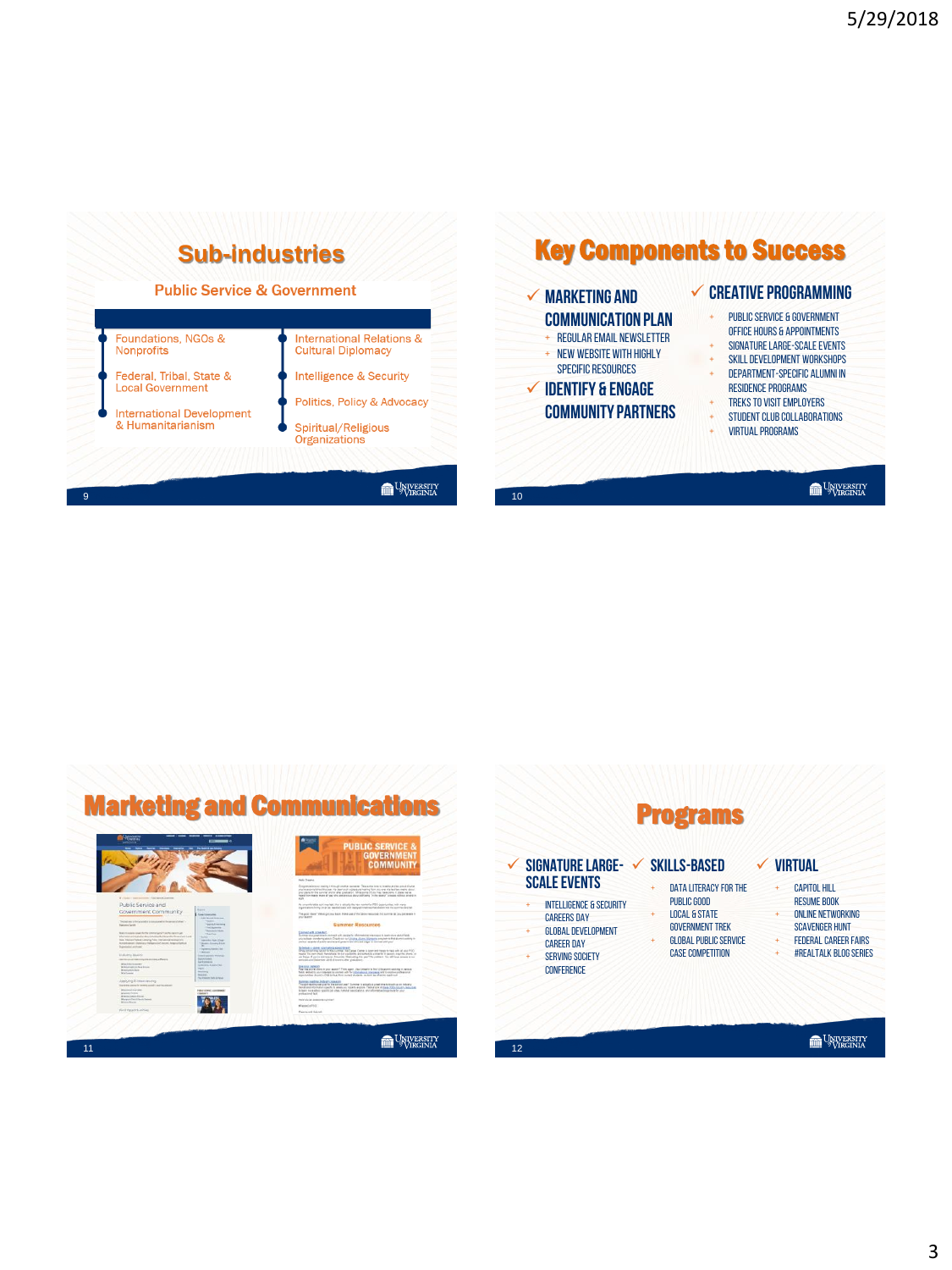



# OUR IMPACT

540+ @ OFFICE HOURS 280+ APPOINTMENTS 4,400+ EMAIL **SUBSCRIBERS** 

80+ PROGRAMS





Since August 2016 with 1.5 full-time staff

# OUR IMPACT

"I think I belong in this line of work." "I learned about different entry level jobs offered at some nonprofits, different ways to practice self-care, and how to seek out jobs that build specific skill sets." STUDENTS IN ATTENDANCE AT THE SERVING SOCIETY CONFERENCE

"(I learned the)…different qualifications employers look at, how to build a career from entry level, and (the) growing field (of) concerns in global development." STUDENT IN ATTENDANCE AT GLOBAL DEVELOPMENT CAREER DAY

"I just wanted to say that these public service/government emails are incredible! Really great resources, and I love seeing what UVA is up to since I graduated in May." FORMER STUDENT